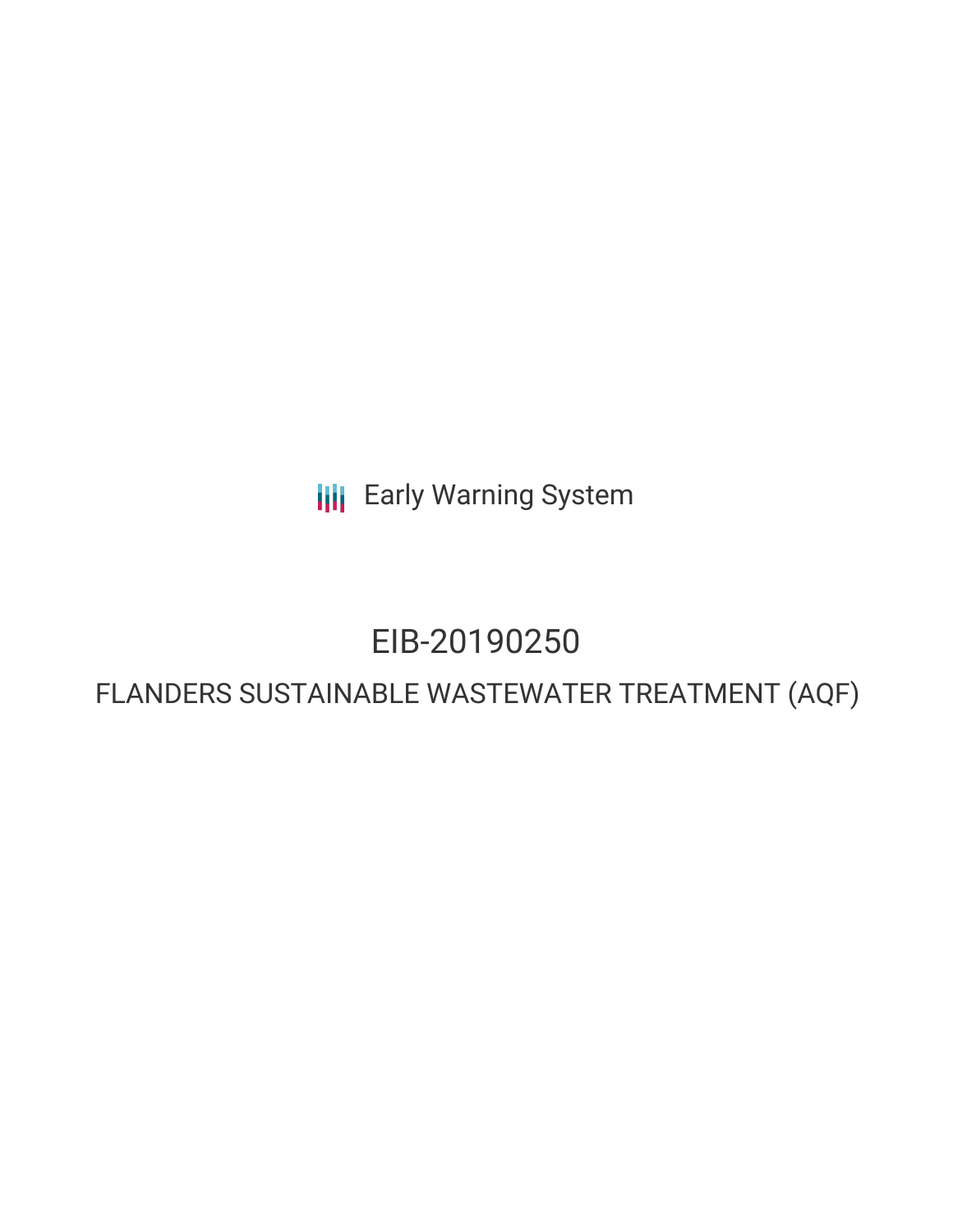

#### **Quick Facts**

Ш

| <b>Countries</b>               | Belgium                        |
|--------------------------------|--------------------------------|
| <b>Financial Institutions</b>  | European Investment Bank (EIB) |
| <b>Status</b>                  | Approved                       |
| <b>Bank Risk Rating</b>        | U                              |
| <b>Voting Date</b>             | 2019-12-06                     |
| <b>Borrower</b>                | <b>AQUAFIN NV</b>              |
| <b>Sectors</b>                 | Water and Sanitation           |
| <b>Investment Type(s)</b>      | Loan                           |
| <b>Investment Amount (USD)</b> | \$221.18 million               |
| <b>Loan Amount (USD)</b>       | \$221.18 million               |
| <b>Project Cost (USD)</b>      | $$455.62$ million              |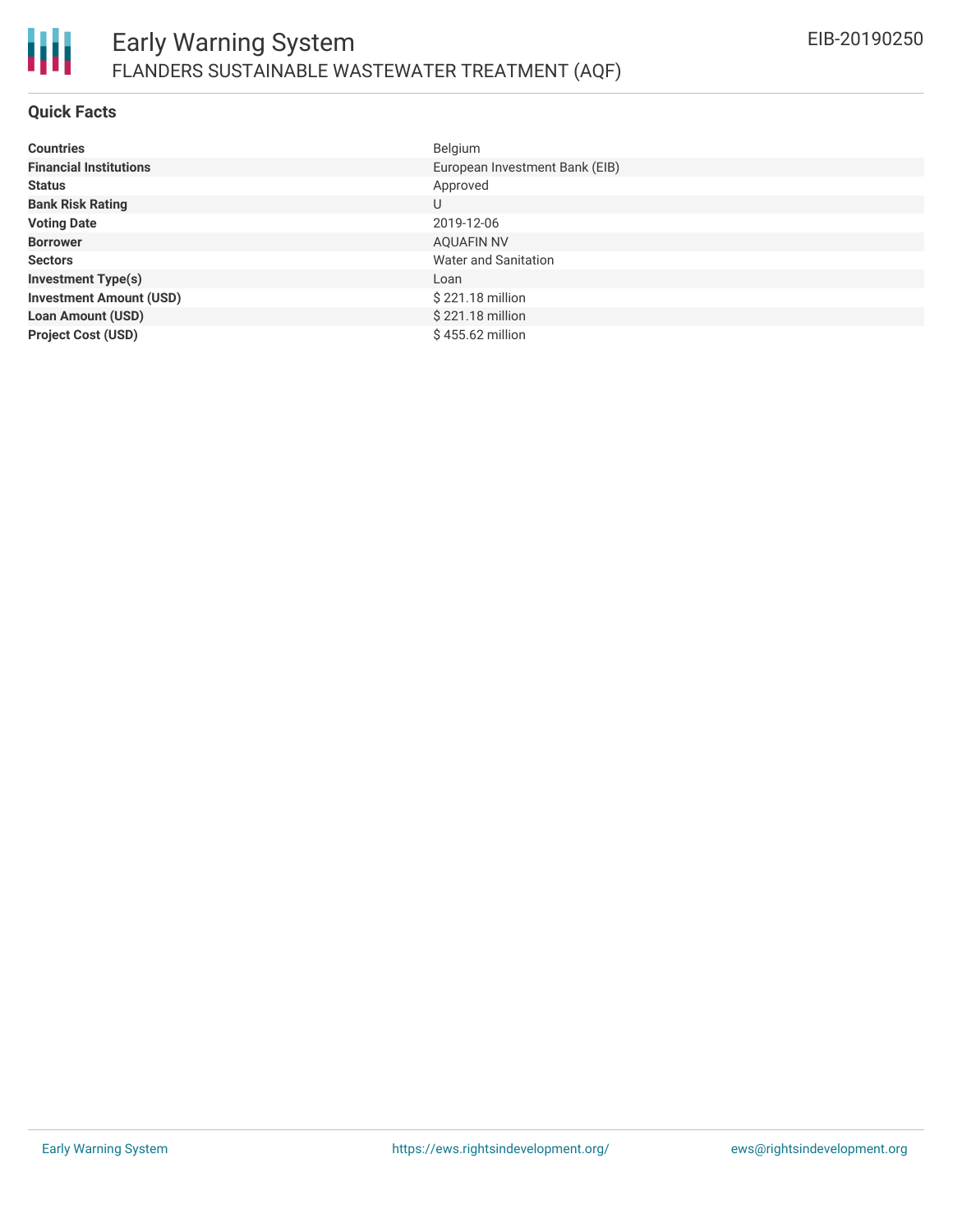

#### **Project Description**

According to EIB website, the project is focused on the construction of sewage collectors, storm water overflow systems and small and medium size wastewater treatment plants, as well as the upgrade of existing wastewater treatment plants for tertiary treatment in the Flemish Region. The implementation of the project is foreseen during 2019-2022.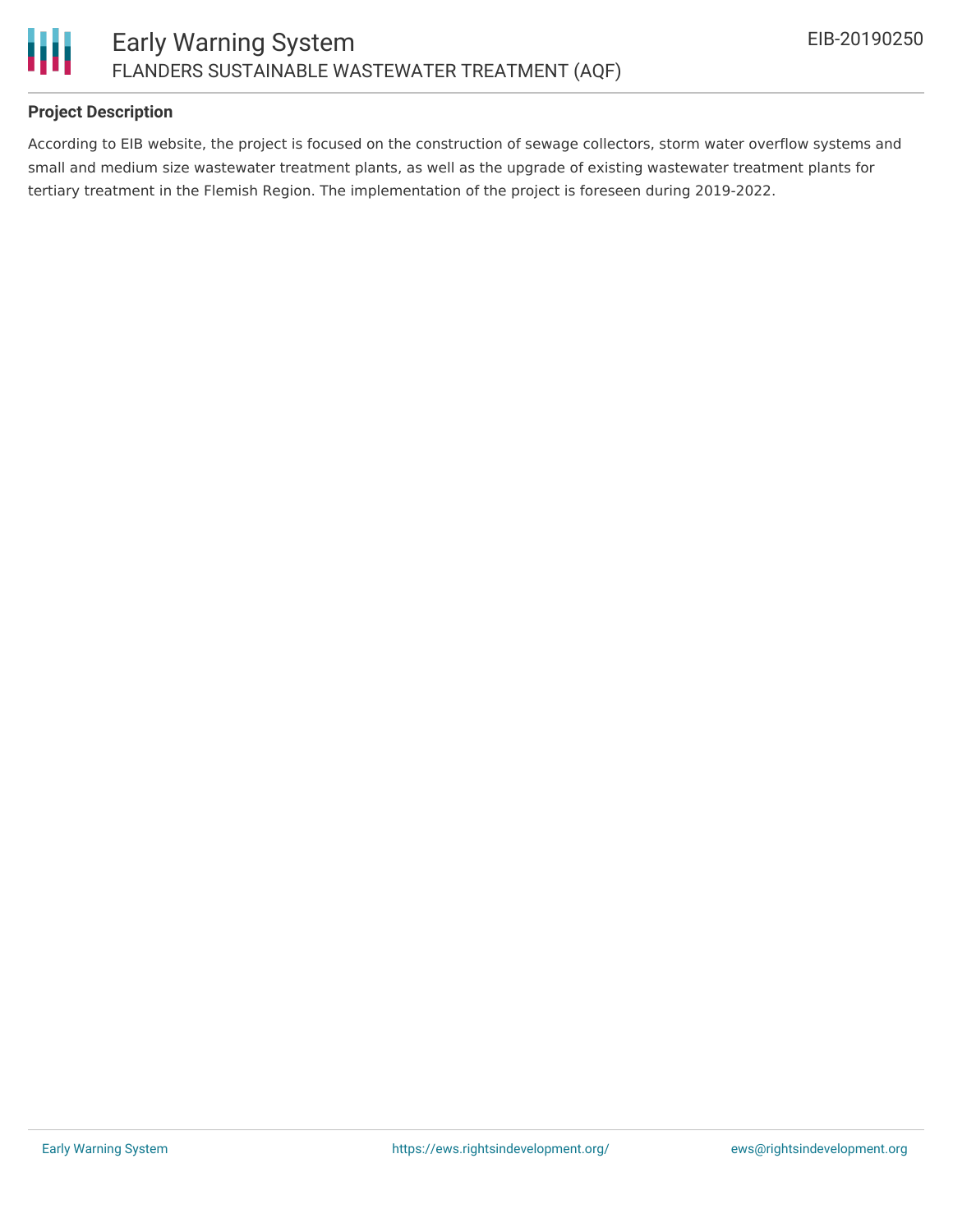

#### **Investment Description**

European Investment Bank (EIB)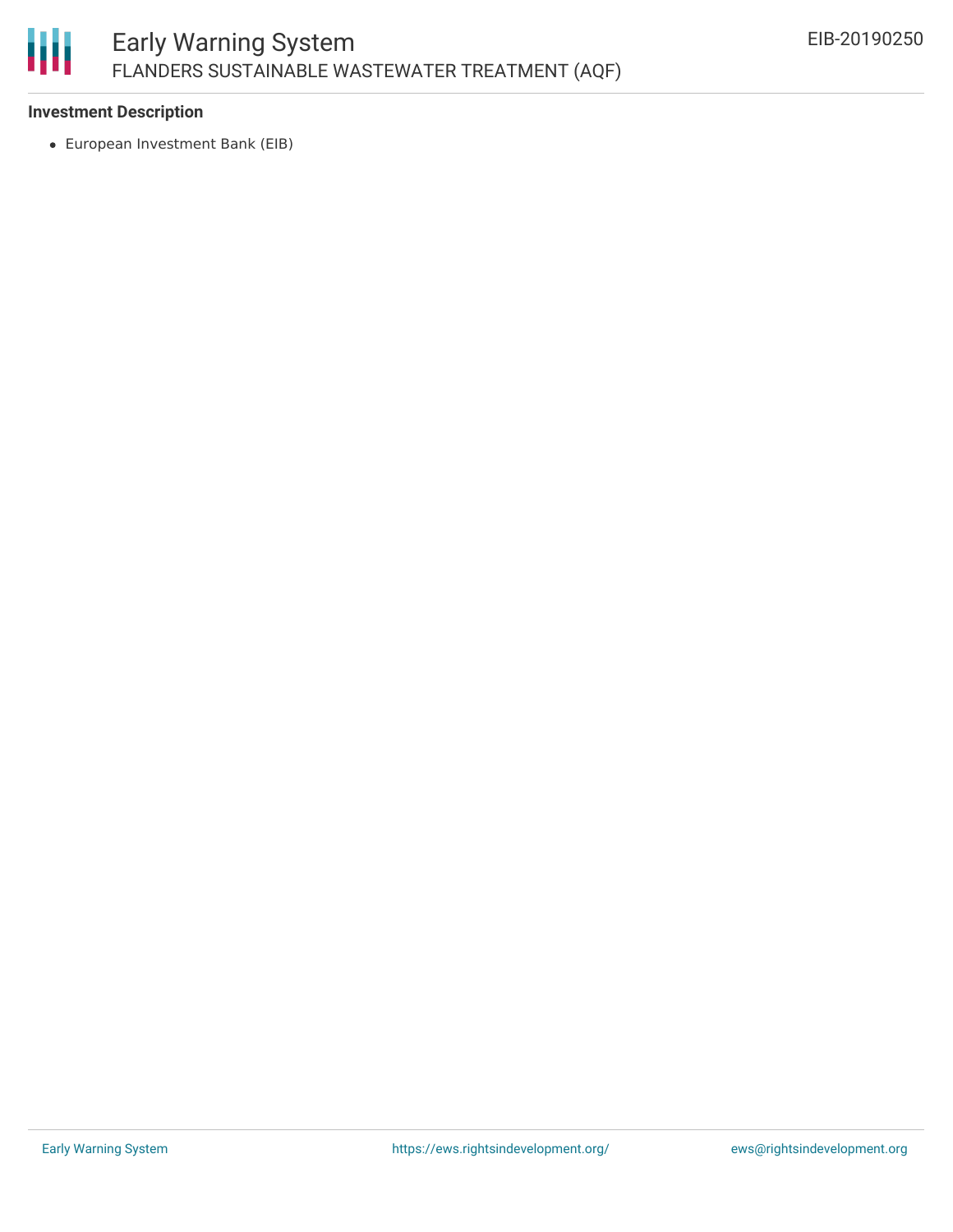

#### **Private Actors Description**

Aquafin NV provides water-treatment services. The Company offers advice on sewage and treatment method, and the operation of the sewage treatment infrastructure in Flanders. Aquafin offers its advice and services in Belgium.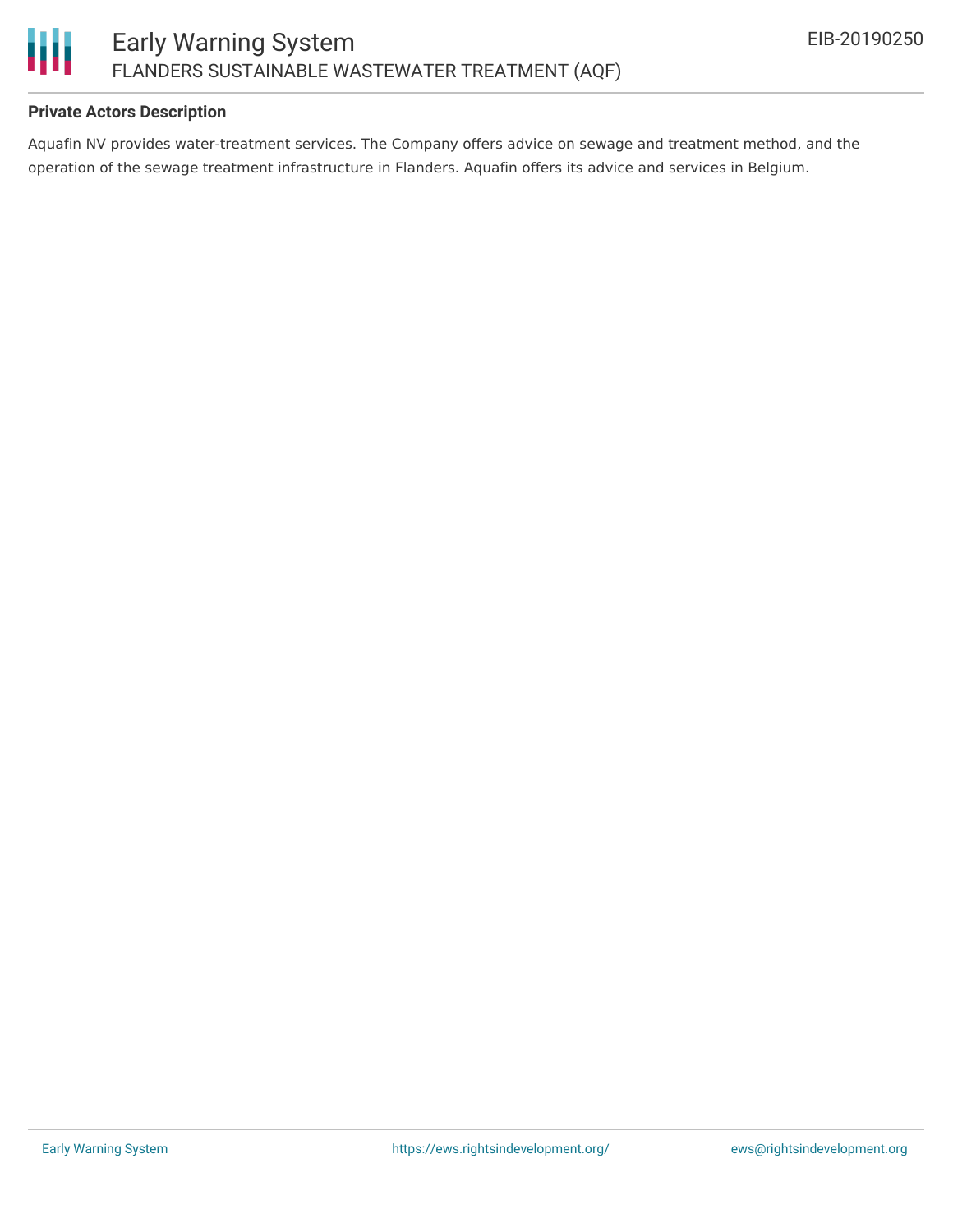

### Early Warning System FLANDERS SUSTAINABLE WASTEWATER TREATMENT (AQF)

| <b>Private Actor 1</b>   | <b>Private Actor</b><br>' Role | <b>Private Actor</b><br>1 Sector | <b>Relation</b> | <b>Private Actor 2</b> | <b>Private Actor</b><br>2 Role | <b>Private Actor</b><br>2 Sector |  |
|--------------------------|--------------------------------|----------------------------------|-----------------|------------------------|--------------------------------|----------------------------------|--|
| $\overline{\phantom{0}}$ | $\overline{\phantom{a}}$       | $\sim$                           |                 | Aguafin NV             | Client                         | $\sim$                           |  |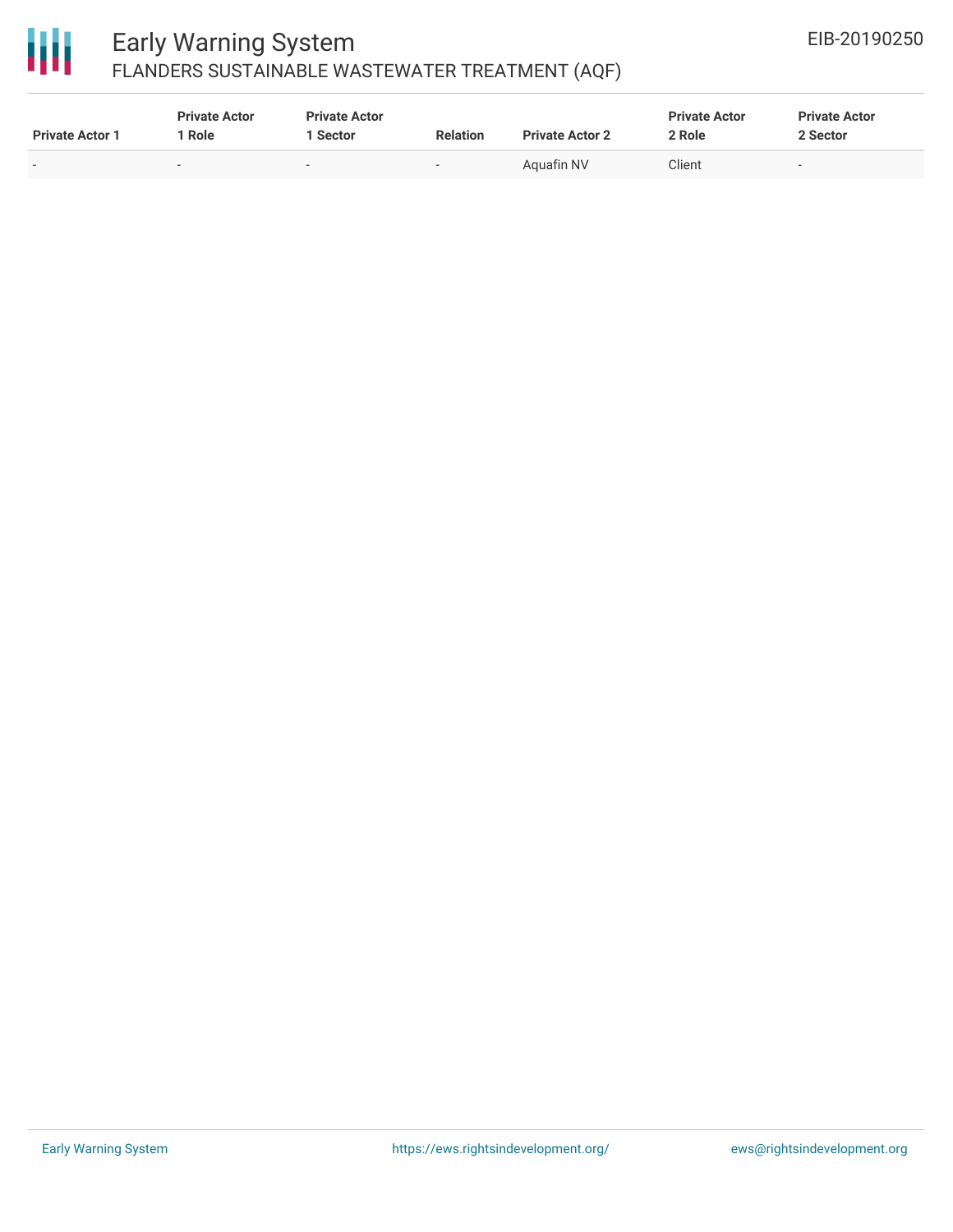#### **Contact Information**

No contact information provided at the time of disclosure.

#### **ACCOUNTABILITY MECHANISM OF EIB**

The EIB Complaints Mechanism is designed to facilitate and handle complaints against the EIB by individuals, organizations or corporations affected by EIB activities. When exercising the right to lodge a complaint against the EIB, any member of the public has access to a two-tier procedure, one internal - the Complaints Mechanism Office - and one external - the European Ombudsman. A complaint can be lodged via a written communication addressed to the Secretary General of the EIB, via email to the dedicated email address complaints@eib.org, by completing the online complaint form available at the following address: http://www.eib.org/complaints/form, via fax or delivered directly to the EIB Complaints Mechanism Division, any EIB local representation office or any EIB staff. For further details, check:

http://www.eib.org/attachments/strategies/complaints\_mechanism\_policy\_en.pdf

When dissatisfied with a complaint to the EIB Complaints Mechanism, citizens can then turn towards the European Ombudsman. A memorandum of Understanding has been signed between the EIB and the European Ombudsman establishes that citizens (even outside of the EU if the Ombudsman finds their complaint justified) can turn towards the Ombudsman on issues related to 'maladministration' by the EIB. Note that before going to the Ombudsman, an attempt must be made to resolve the case by contacting the EIB. In addition, the complaint must be made within two years of the date when the facts on which your complaint is based became known to you. You can write to the Ombudsman in any of the languages of the European Union. Additional details, including filing requirements and complaint forms, are available at: http://www.ombudsman.europa.eu/atyourservice/interactiveguide.faces